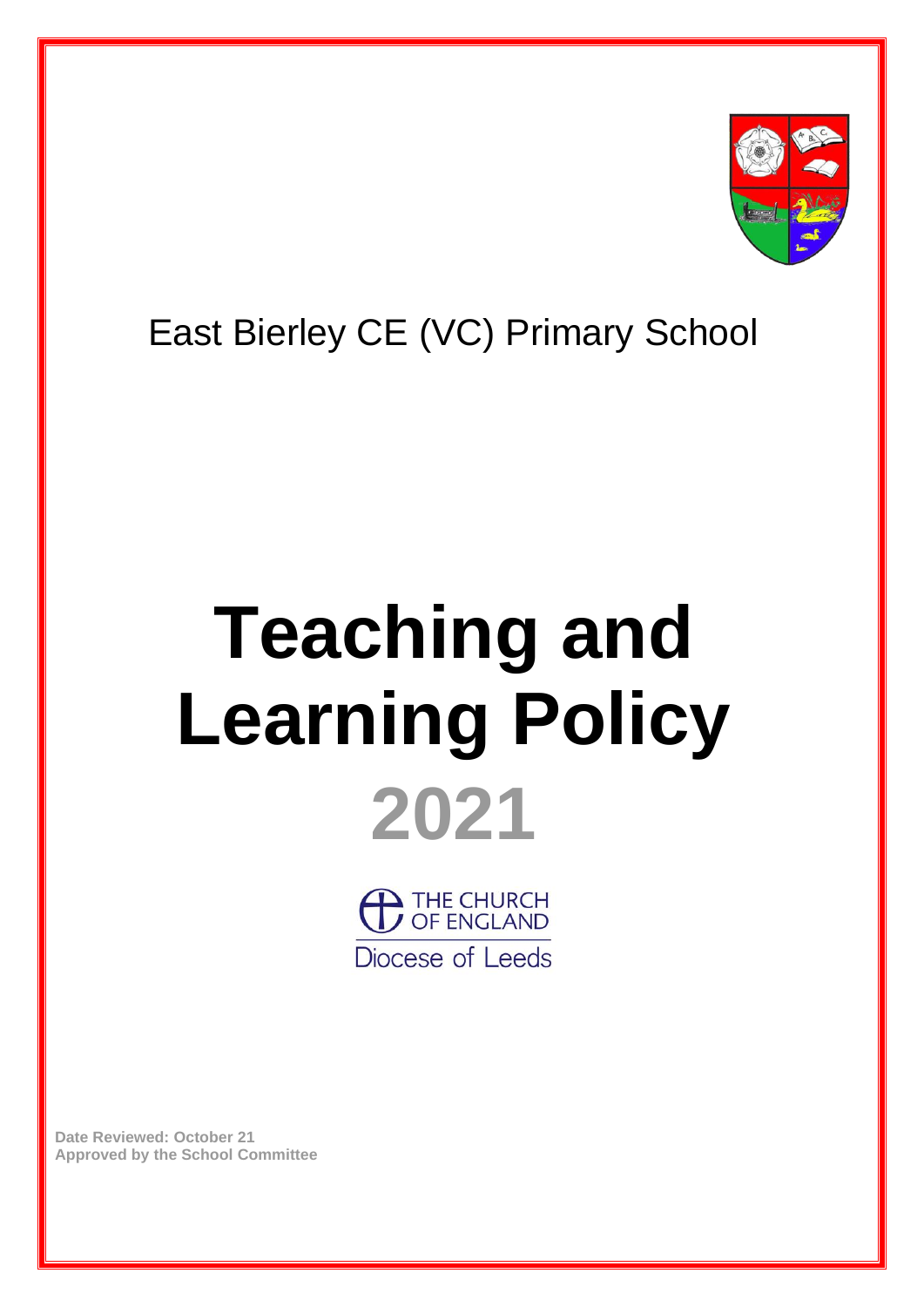

 Our vision: Always Giving; Always Here

The decision to portray it on a dove is to symbolise the hope that is behind all we do, all we are and how we live our lives

Friendship, Trust, Courage, Respect, Forgiveness

## **Teaching and Learning at East Bierley Primary School**

Our aim is to make learning irresistible. We want the children of East Bierley to be respectful and honest with a sound knowledge of right and wrong and the role they have in our school, local and wider community, both now and in the future. We aim to nurture tolerance of others, self-reflection and independent learning skills, children who have the resilience to solve problems and persevere with new skills using a 'have a go' attitude towards their learning. We aim to ensure our curriculum is meaningful and enables children to develop the skills they need for the future. The curriculum content is progressive and increasingly adapts to reflect what is relevant now, special anniversaries, the local area and children's interests whilst ensuring coverage of the statutory curriculum is thorough.

Teaching at East Bierley promotes vibrant and memorable learning experiences which develop key skills and promote our core values. It enables learners to switch on their learning. Pastoral care and respect are always interwoven through all teaching, so children feel valued and empowered to take risks, rise to the challenge and succeed. Our pastoral care is a fundamental foundation to our teaching and learning.

Teaching should be creative and with an energy and pace that ensures children are engaged and make progress. Children are encouraged to share responsibility for the learning that takes place through their active participation. Through effectively planned lessons and appropriate feedback, children will develop their understanding of how to improve their learning. They will develop resilience and a positive solutionled attitude to problem solving.

Within lessons, children know what they are learning and how they will be successful. The role of adults within the classroom is to respond flexibly, ensuring support and challenge is provided where it is most needed and to provide immediate feedback.

Knowledge of the children, where they are, how they learn and what their personal next steps are enable all practitioners to facilitate the children to develop their independent learning and the skills they need throughout life.